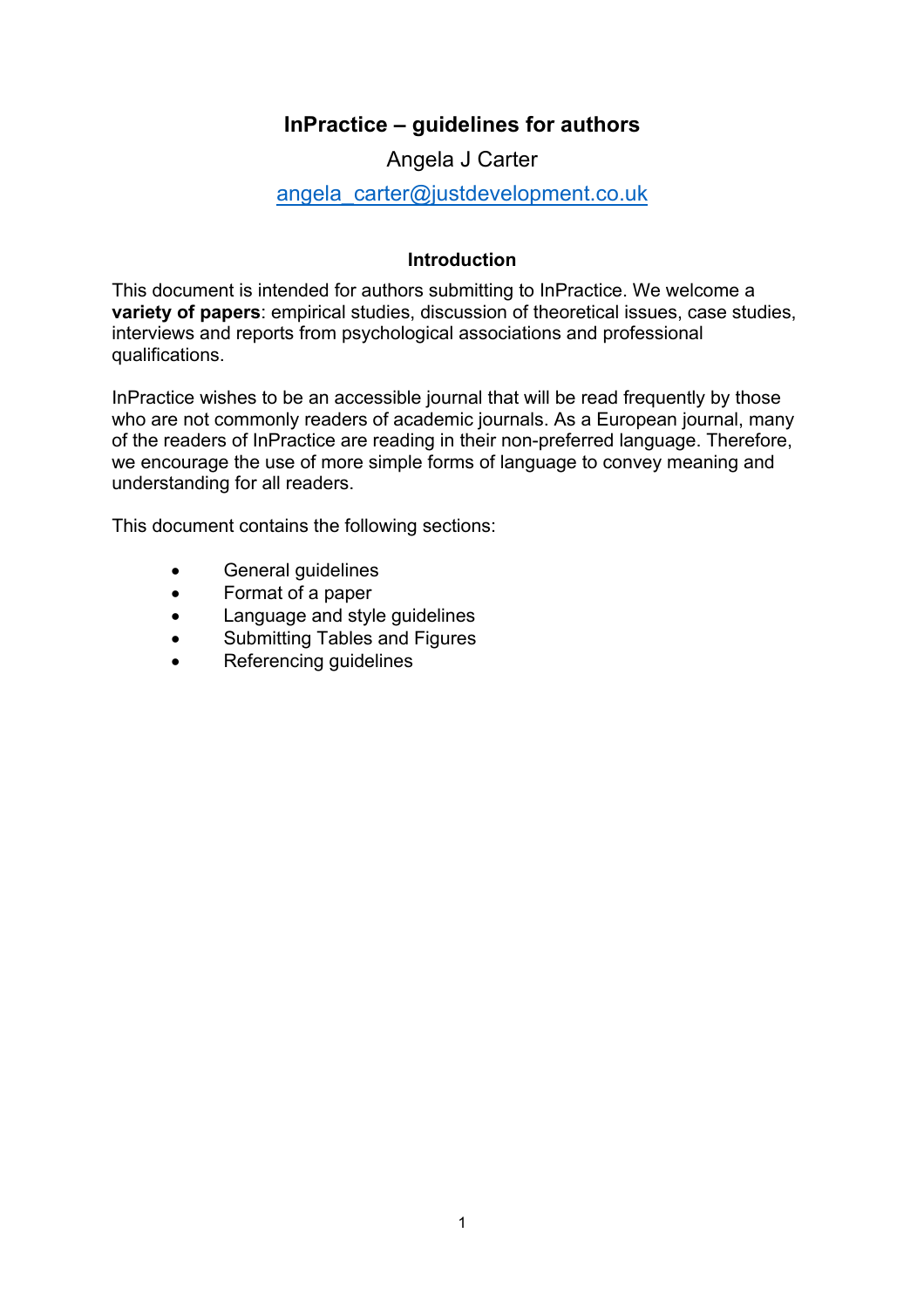# **General guidelines**

A standard **A-4 page** is used (dimensions 210 x 297), portrait orientation (or an occasional landscape page used for a Figure or Table by arrangement with the production team).

**Text** should be written in Arial font, size 12, single line width. No line spacing is used with the exception of 6-point space after titles or section headings to stand out.

**Margins** should be clear and regular (at least 2.54 cm) and text is NOT justified.

Do not divide words at the end of a line, or break with hyphenation. Let a line run short rather than break a word at the end of a line. Do not use any hidden text or hyperlinks.

Do not indent the first line of a paragraph but show that a paragraph ends by following with a line space (12 font size).

**Write** with even spacing against the left margin (with the exception of large quotations that should be indented by .5). A paragraph should be longer than a single sentence but not longer than one page.

**Number pages** in sequence at the bottom of the page and in the centre (Arial 10).

Organise the paper with **headings** to structure the material to be clear and logical in flow; as well as to highlight important items within sections. Levels of heading establish a hierarchy of sections. Topics of equal importance have the same level of heading in the paper (e.g., Method and Discussion). Use at least two subsection headings within any section (and not just one). Four levels of heading can be used:

| Level      | Style of Heading                                                     |
|------------|----------------------------------------------------------------------|
|            | Centered, Bold, first letter Uppercase and the rest in               |
|            | lowercase                                                            |
|            | Flush left, Bold, first letter Uppercase and the rest in             |
|            | <b>lowercase</b>                                                     |
| 3          | Indented, Bold, first letter Uppercase and the rest in lowercase     |
|            | Further indented, italicised, first letter Uppercase and the rest in |
|            | lowercase (same size font)                                           |
| Title page | May appear a little different for stylistic reasons                  |

Present your material in a clear **writing style**. Present ideas in a logical order and express yourself smoothly and precisely. Use a tone that gives the essential points clearly and engages the reader. Signpost material and link sections so readers know what is coming next and there is a flow throughout the material. For more information, see the section **"Language and style guidelines".**

Bulleted lists can be used in the style presented in these guidelines. If various subsections are described use this form: a) for the first point; b) the next; c) the next; and d). Numbered sections: i) the first; ii) the second; and iii) the final are ONLY used if the points are in hierarchical order. Now, we will turn to the different sections that may occur in a paper.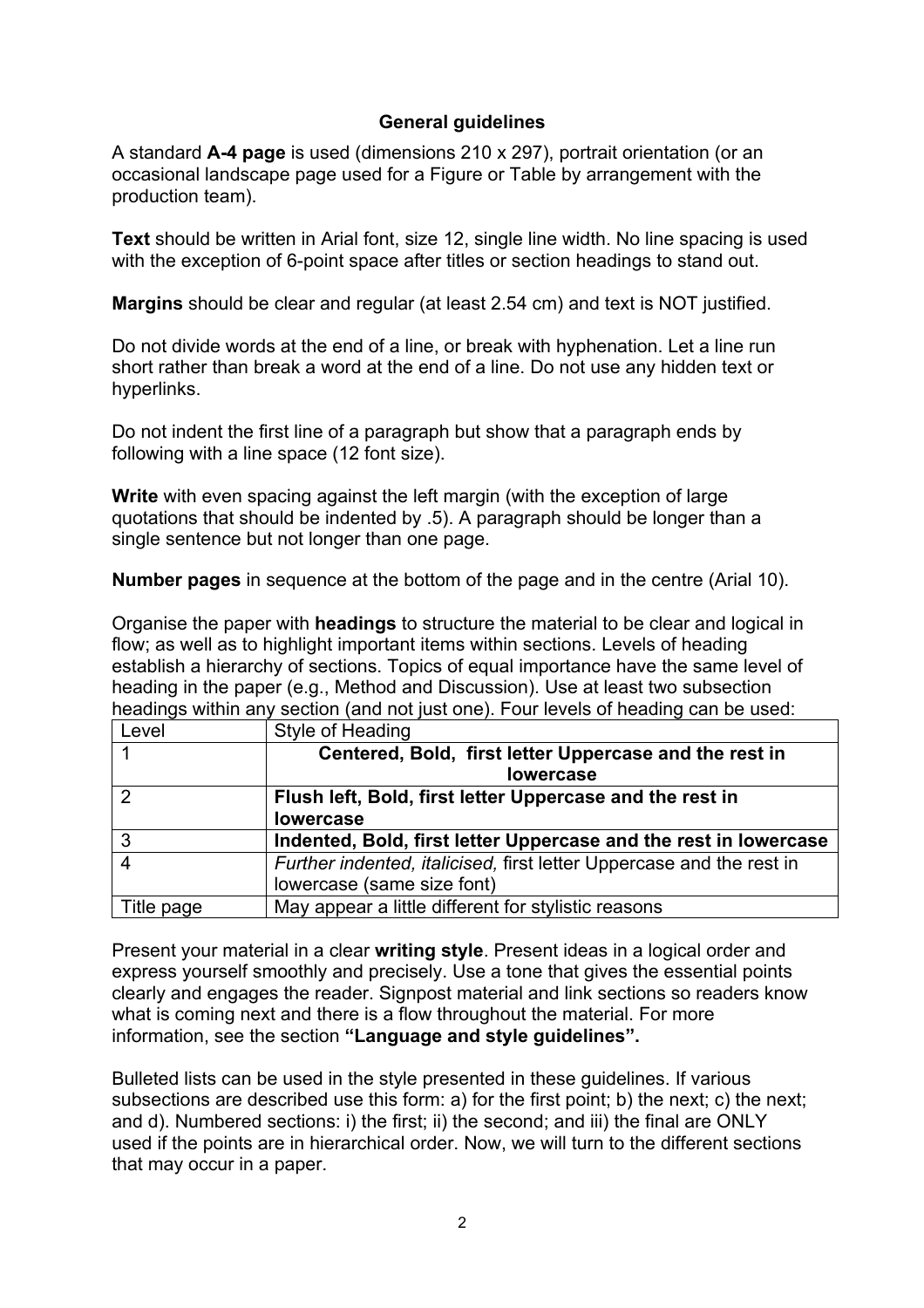# **Format of a paper**

InPractice offers a **variety of papers**: empirical studies, discussion of theoretical issues, case studies, interviews and reports from psychological associations and professional qualifications.

Each paper has a **title** that should summarise the main idea of the paper simply and, if possible, with a style that creates interest for the reader. The title should be a concise statement of the main topic and should identify the variables or theoretical issues under investigation and the relationship between them. A title should be fully explanatory when standing alone and also interesting to attract the reader. An example of a good title is "Does transforming letters improve reading speed", Note, only the first letter is a capital; but, after a colon the next word is capitalised, e.g., Relationship between income, happiness, and life satisfaction: Evidence from Lithuania.

After the title the **author(s) names and affiliations appear**. Give the author's name as first name, middle initial(s), and last name; this form reduces the likelihood of mistaken identity. Omit all titles (e.g., Dr, Professor) and degrees (e.g., PhD).

In the author list include **one email address** so readers can contact the corresponding author about the paper.

The affiliation identifies the location where the author(s) were when the research/practice was conducted, or the paper written; which is usually an institution. Include more than one affiliation only if two institutions contributed substantial support to the study or paper. List the country of origin for every institution. When an author has no institutional affiliation, list the city and country of residence below the author's name.

Following affiliations an **Author(s) biography** appears (250-300 words) offering brief information about the authors that will be of interest to readers.

The production team will produce an interesting page layout with the title and authors names and **thumb-nail pictures** of each author. Please offer pictures as separate jpeg, .tiff, .pdf, .eps, .png, or .svg files. Pictures add interest for readers but are not compulsory to the publication. Please make sure that pictures are at least 300 dpi, but 600 dpi is preferred. Also .svg files are preferred.

Before the paper begins an **Abstract** is included. This is a brief, comprehensive summary of the contents of the paper (not normally exceeding 200 words). A wellprepared abstract can be the most important single paragraph in an article. Most people have their first contact with an article by seeing just the abstract, and if this is interesting, readers will continue to read the entire paper.

A good abstract is:

- accurate: correctly reflecting the purpose and content of the paper. Do not include information that does not appear in the paper;
- report but do not evaluate; do not add to or comment on the paper;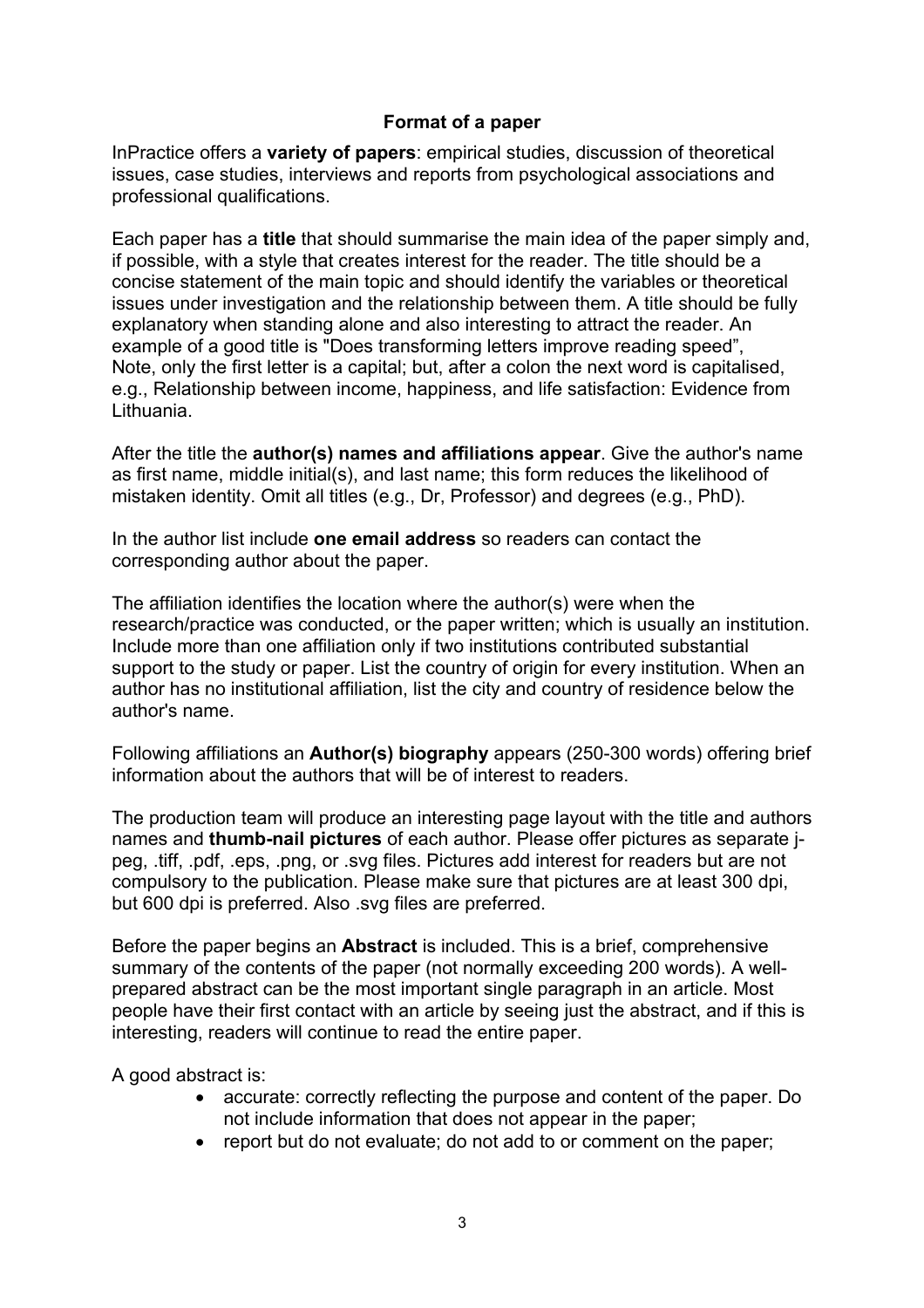- coherent and readable: concise and using active language. Use the past tense to describe specific variables or outcomes measured;
- brief, beginning with the most important points. Do not waste space by repeating the title.

Following the abstract **Keywords** are listed (maximum six words); for example:

*Keywords:* power, abusive supervision, leadership, When choosing keywords think of the terms central to the paper, offer these in a logical and sequential order. Do not use capitalisation.

The next section describes a common format of introduction, method, results, discussion, practical implications and conclusions. However, there may be variation with different sorts of enquiry or discussion, or, if a report is being offered to readers.

Next, an **Introduction** follows that presents the specific problem under study or exploration. Consider:

- Why is this problem important?
- How does the study relate to previous work in the area? Or how does it differ or build on previous studies / explorations?
- What is being investigated?
- What are the theoretical and practical implications of the study?

A good introduction answers these questions in just a few pages and, by summarising the relevant arguments and the past evidence, giving the reader a firm sense of what was done and why. Use short titled sub-sections to guide the reader through the material in an interesting way.

Then follows the **Method** section describing how the study was conducted, including definitions of the variables used in the study. A good description of the methods used enables the reader to evaluate the appropriateness of your methods and the reliability and the validity of your findings; and will allow others to replicate the study.

Describe sampling method, research design and the context of the population used. Offer information about the main research question, but do not overload readers with many sub-questions or hypotheses; unless these are of specific interest.

When describing measures note: the number of items, the response scale, how this is scored and offer an example item. The measure name should be in italics (e.g., *Burnout*) and the response scale in single quotations (e.g., *'Never'* to *'All the time'*. Offer a clear and concise description of analyses; noting any statistical terms in italics.

When describing interview questions give examples of the questions (and prompts) used. These examples should be italicised and quotation marks used, for example: The personal attributes component of the success profile was assessed by the openended question: "*The new graduate I would like to recruit for my company is someone who is………"* and the participants were asked to fill in this blank by sharing the personal attributes they believed to be crucial for new graduate success.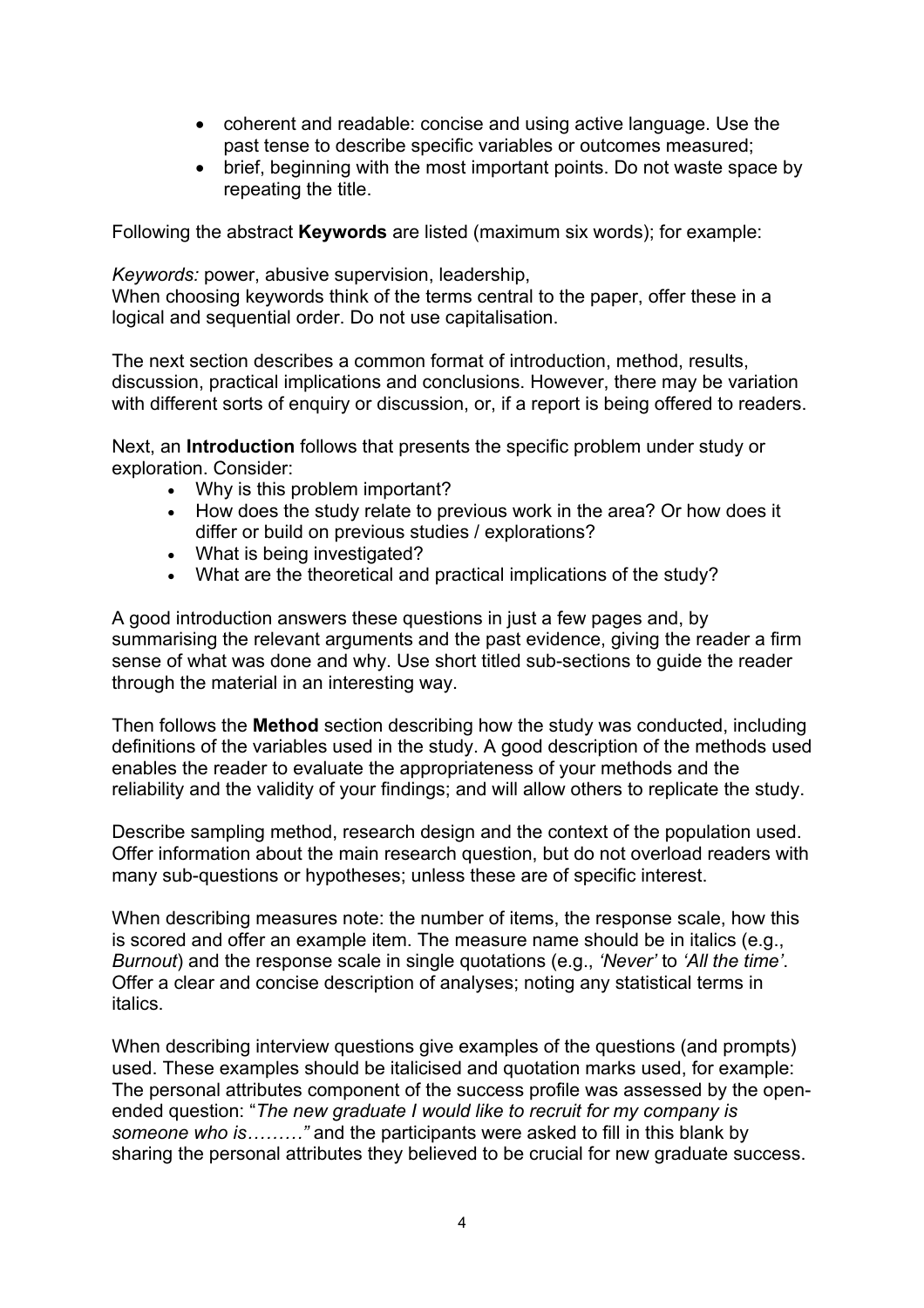When describing qualitative data help the reader to understand how themes were extracted from transcripts or software packages.

The **Results or Findings** section follows summarising the data collected. Mention all collected results in a clear and concise way (including non-significant findings). Summarise what is found but keep the implications of the findings for the discussion section. End this section with a clear, simple, summary of the findings to lead the reader into the discussion.

If **qualitative comments** are included in the text they should be italicised and indented by .5 to show clearly from the text, regardless of length.

The **Discussion** will evaluate and interpret the implications of the result, particularly in relation to the main topic that is being investigated. Take into account sources of potential bias and limitations or weaknesses of the study. If an intervention is involved, discuss if it were successful, the mechanism by which it worked, and facilitators and barriers to implementation.

InPractice is an **applied journal** and expects that practical implications for individuals, teams, organizations and society to be carefully considered. Comment on what could be done next to further examine the implications of the research.

It is common to end the discussion with a brief **Conclusion** section. This offers a reasoned and justifiable commentary what was found, returning briefly to the importance of what is being studied (as stated in the Introduction) along with the theoretical and practical significance of the outcomes. What problems remain unresolved or arise anew because of these findings?

The paper ends with an alphabetical list of the **References** mentioned in the text. Proof read carefully to ensure all references are included. Further details of referencing are provided in the section **"Referencing guidelines".** References should appear as Arial 11 font, .3 after and hanging 1.27. Do not split a reference over a page.

InPractice **does not use appendices or footnotes**. If a note is required to explain an important item (such as funding source or thanks to participants) this, is written briefly after the Discussion (or Conclusion). For example, if a survey or questionnaire is available to readers a note can be used to contact the corresponding author.

It is best to embed Tables and Figures within the text; and to also send these as separate files (along with author photographs). For more information, see the section **"Submitting Tables and Figures"**.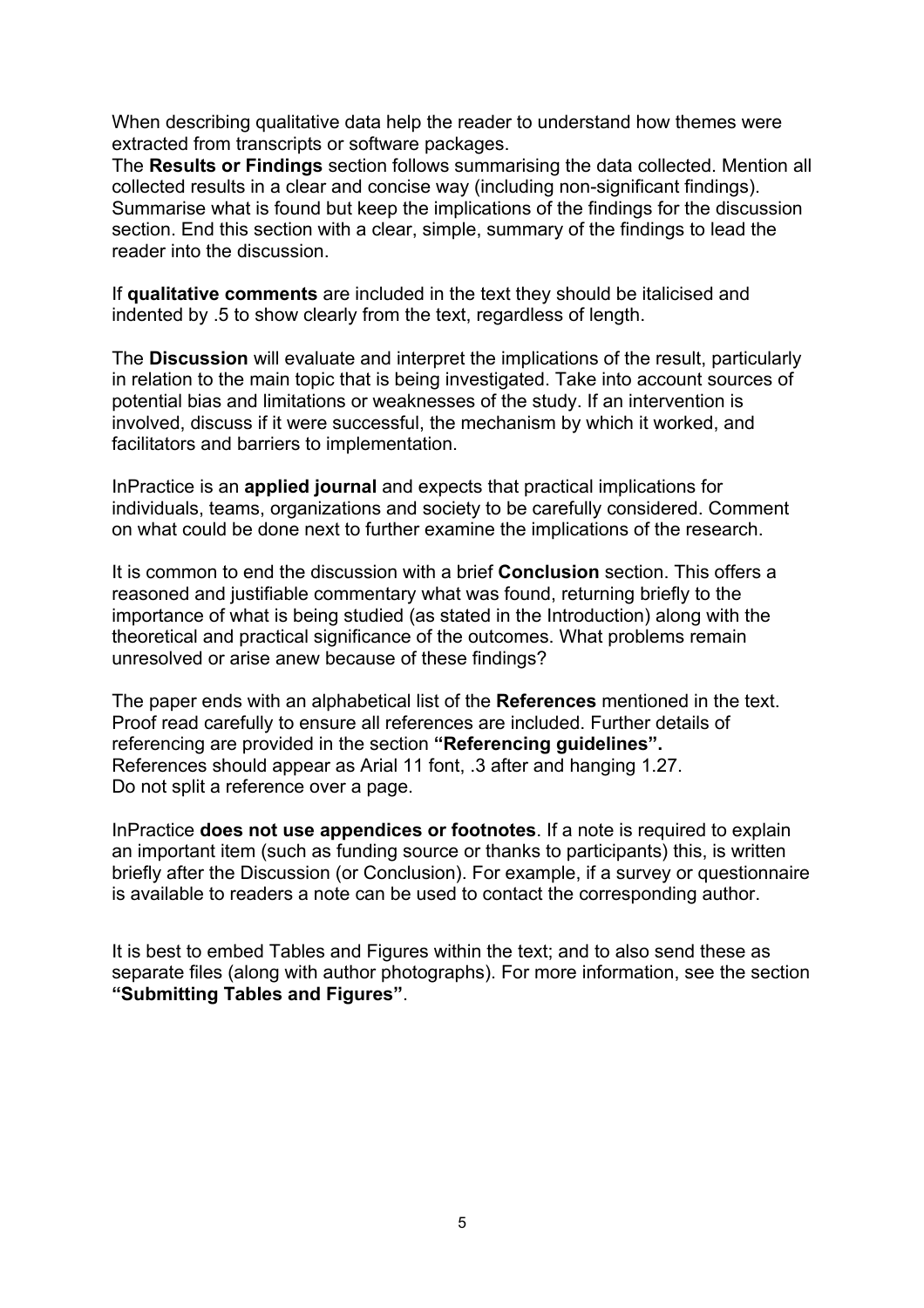# **Language and style guidelines**

# **Spelling**

In general, British English spellings are used. The -*ise* termination in preference to – *ize*.

Where –*ize* is used, some words are nevertheless always spelt –*ise*, such as:

- advertise despise improvise
- advise devise incise
- apprise disguise revise
- chastise enfranchise supervise
- comprise enterprise surmise
- compromise excise surprise
- demise exercise televise.

In British usage the following words are spelt *–yse* not *–yze*: analyse dialyse paralyse catalyse electrolyse

However, the exception is **organization** using the ize term following EAWOP's title.

# **Practice** *or* **practise***?*

Use *practice* for the noun and *practise* for the verb. As a noun, *practice* inflects only to the plural form *practices*; as a verb, *practise* inflects to *practises*, *practising*, *practised*.

This distinction between the *c* (noun) and *s* (verb) forms applies also to *licence/license*, *advice/advise*, *device/devise* and *prophecy/prophesy*. Though with the last three pairs confusion is unlikely because of their differentiated pronunciation. *Note*: American usage is different – *practice* and *license* for both noun and verb forms.

# **Avoid Sex-specific language**

Do not use sex-specific forms generically or as supposed neutral terms. Examples (with preferred alternatives):

- businessmen (business people, managers, executives)
- chairman (chair, chairperson, convenor, etc.)
- conman (con artist, confidence trickster)
- forefathers (ancestors, forebears)
- foreman (supervisors, head juror)
- mankind (humanity, humankind, human race)
- manpower (staff, personnel, workers, workforce)
- policemen (police officers)
- sportsmanship (sense of fair play)
- workmanlike (efficient, skilful, thorough).

It is, of course, acceptable to use forms such as *policeman, policewoman* when referring to a specific male or female police officer, or *conmen* for specific male confidence tricksters. Do not use his/her – *can be changed to* them, their…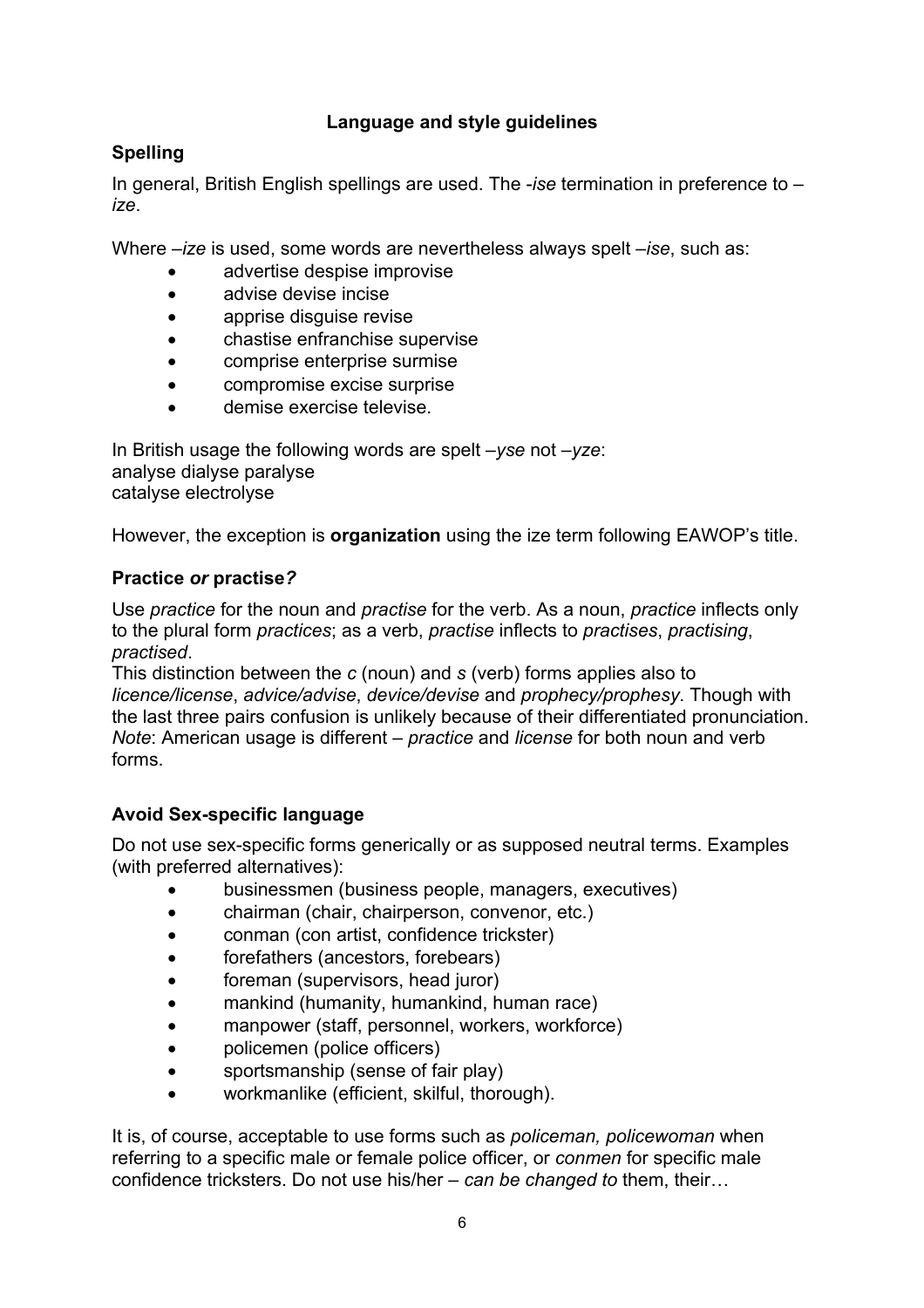Avoid making sex-stereotyped assumptions about people, their abilities, attitudes and relationships. Examples: Busy politicians often neglect their wives and children. The behaviour was typically female. *can be changed to* Busy politicians often neglect their families. The behaviour was… [specify].

Avoid specifying the sex of a person unless this is relevant. male nurse woman doctor Where the sex of people is specified, make sure that masculine and feminine terms are balanced. Thus *men* needs to be balanced with *women*, not *ladies* or *girls*.

### **When to write numbers as words**

Generally, write the numbers one to nine as words (except when expressing percentages or units of measurement. Write out any number starting a sentence (whether above or below 10). Where possible, rephrase a sentence to avoid spelling out long numbers at the beginning. Example: The participants comprised 62 males and 62 females. *rather than* Sixty-two males and 62 females acted as participants.

Compound numbers between 20 and 99 should be hyphenated if they need to be written out as words, for example: Twenty-one One hundred and seventy-six

Imprecise numbers should always be written out as words.

It must have happened at least twenty times.

If I've told you once, I've told you a hundred times…

There were thousands of people there.

Some established phrases keep their written-out numbers. the Ten Commandments the Twelve Days of Christmas forty winks Rounded large numbers combine figures and words.

10 million children a budget of £3.4 million

Large single-word numbers (hundred, thousand, etc.) and their multiples (two hundred, two thousand, etc.), even when exact and not rounded, may also be written as words, e.g., The British Psychological Society, a hundred years since its foundation in 1901…

Number ranges in multiples of thousands, millions, etc. can have an ambiguous or awkward-looking result:

40 to 50 thousand 40–50 thousand between 40 and 50 thousand

These might better be given as: 40,000 to 50,000 or between 40,000 and 50,000.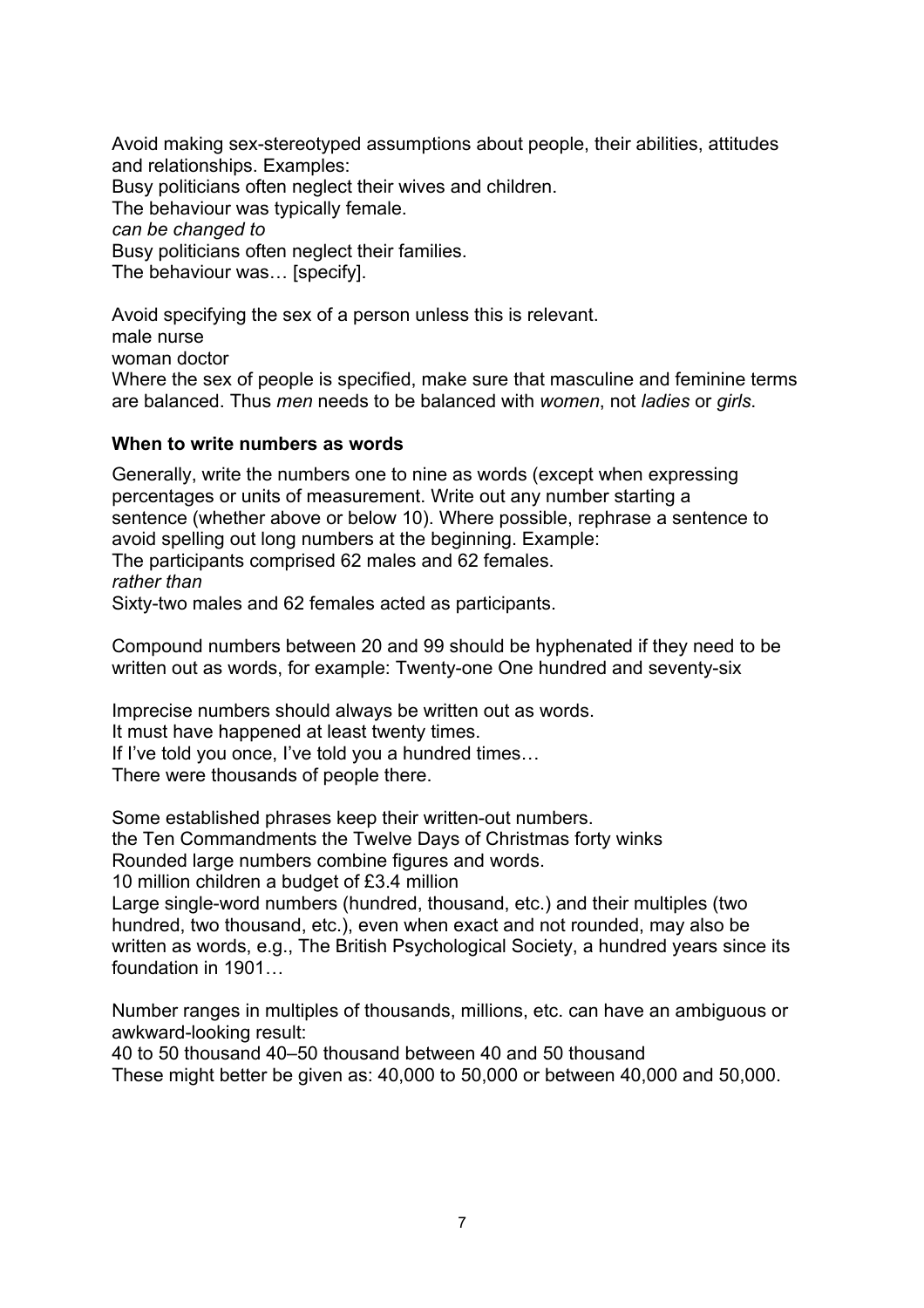## **When to write numbers as figures**

Generally, write the numbers 10 and higher as figures.

But write all numbers as figures if they express percentages or units of measurement or currency.

5 per cent 8 km £4 million

*Note:* In text always use *per cent*, in tables use the % sign.

# **Commas in numbers**

No commas or spaces in four-figure numbers or numbers to the right of a decimal point:

2500 3.14 (use two decimal points and round numbers to two points as required Use commas in numbers of five figures and more: 10,000 1,275,000

# **Dates**

Set dates without internal punctuation. Express them in the form: 1 January 2001 14 September 2013

Sometimes a date can become the name of an event. In such cases use established forms; September 11<sup>th</sup>, Fourth of July.

The rule about expressing numbers one to nine as words and 10 and higher as figures also applies in references to centuries. 11th century BC second century AD [*Note*: Small capitals for BC and AD] 19th century.

Use figures for decades when the intention is merely to locate the date. By the 1960s car ownership was becoming more widespread. [or 'the 60s', but not 'the 1960's' or 'the '60s'].

Sometimes a decade is referred to as a specific historical or cultural period. In such cases the word may be spelt out; but it should not be capitalised unless part of a popular name for the period. See section 2.1(g).

Many sexual taboos were questioned in the liberal climate of the sixties. Many sexual taboos were questioned in the Swinging Sixties.

The word should be spelt out when referring to people's ages. The first group of participants comprised women in their late thirties and forties. First-year students in 1998/99... Imeaning only one year's intakel *Note*: It is permissible to write '1998–1999' or 'from 1998 to 1999', but mixing the two forms ('from 1998–1999') is wrong and sometimes ambiguous.

### **Time**

use am and pm, rather than the 24-hour clock (e.g. 10pm or 10.00pm, *not* 22:00). But the 24-hour system may be preferred where the giving of times is in a context of scientific measurement or in displayed material such as conference programmes. Give 24-hour times up to midday always with two digits for the hour (e.g. 09:30) unless it is clear from context that it cannot mean some time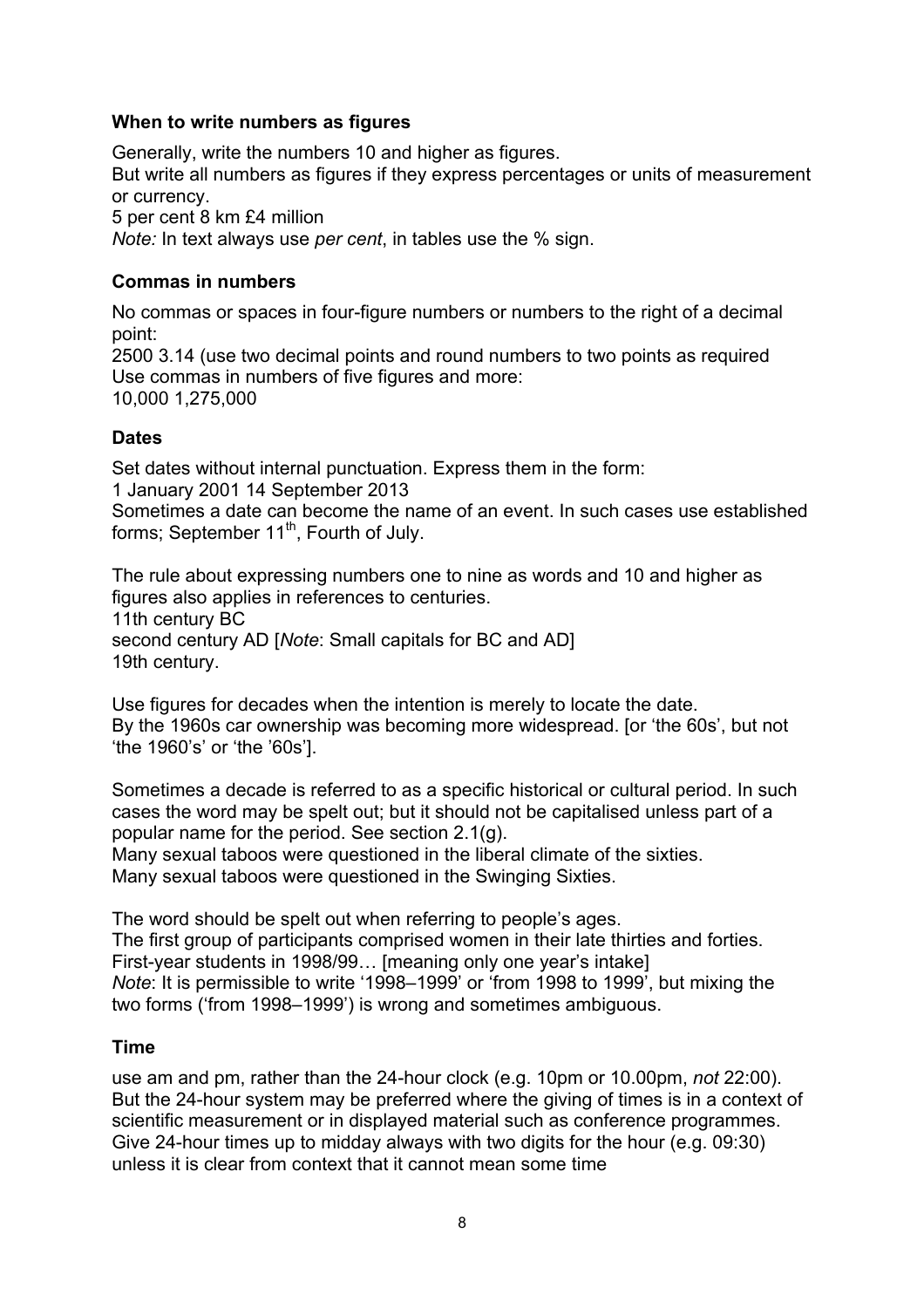in the evening.

In time ranges use whichever form is most appropriate in the context: from 9am to 2.30pm; from 1pm to 2pm

*or*

9am–2.30pm; 1pm–2pm

*Note*: It is usually better to keep am/pm with every time (e.g. 1pm–2pm *not* 1–2pm). For a less formal style of referring to time words may be more appropriate than figures.

At six o'clock every evening…

She did not emerge until half past ten...

Noon and midnight can be expressed in whichever form is most appropriate in the context:

noon/midday/12 noon midnight/12 midnight

*Note*: The forms 12am and 12pm may be misunderstood, and are sometimes argued over as to which is which, so are best avoided.

# **Page numbers**

Page numbers are written in the form

p.9 pp.158–186

Except in indexes, page ranges should be expressed in full (e.g. pp.275–278) not in elided form (pp.275–8).

# **Capitalisation**

Lower case is preferred, hence:

Internet, master's degree, (the) government, green politics psychology [or the name of any other discipline], accountant, statement of interest.

### **When to use capitals**

Uppercase should be used for the first letter of a word when:

a. The first word of new sentences, including following a colon where there is a change of 'voice' as the source of thought. For example:

The referees made at least one very strong criticism: The methods used were highly unethical.

Note: Where a colon introduces more than one sentence, the text immediately following the colon should be a complete sentence and should begin with a capital letter.

b. The first word in captions for tables, figures and illustrations.

c. In titles of articles, book chapters, conference papers, public lectures and the like, and in webpage names, cited in reference lists or text, the first word of the title and the first word following a colon or question mark.

How well do researchers report their measures? An evaluation of measurement in published educational research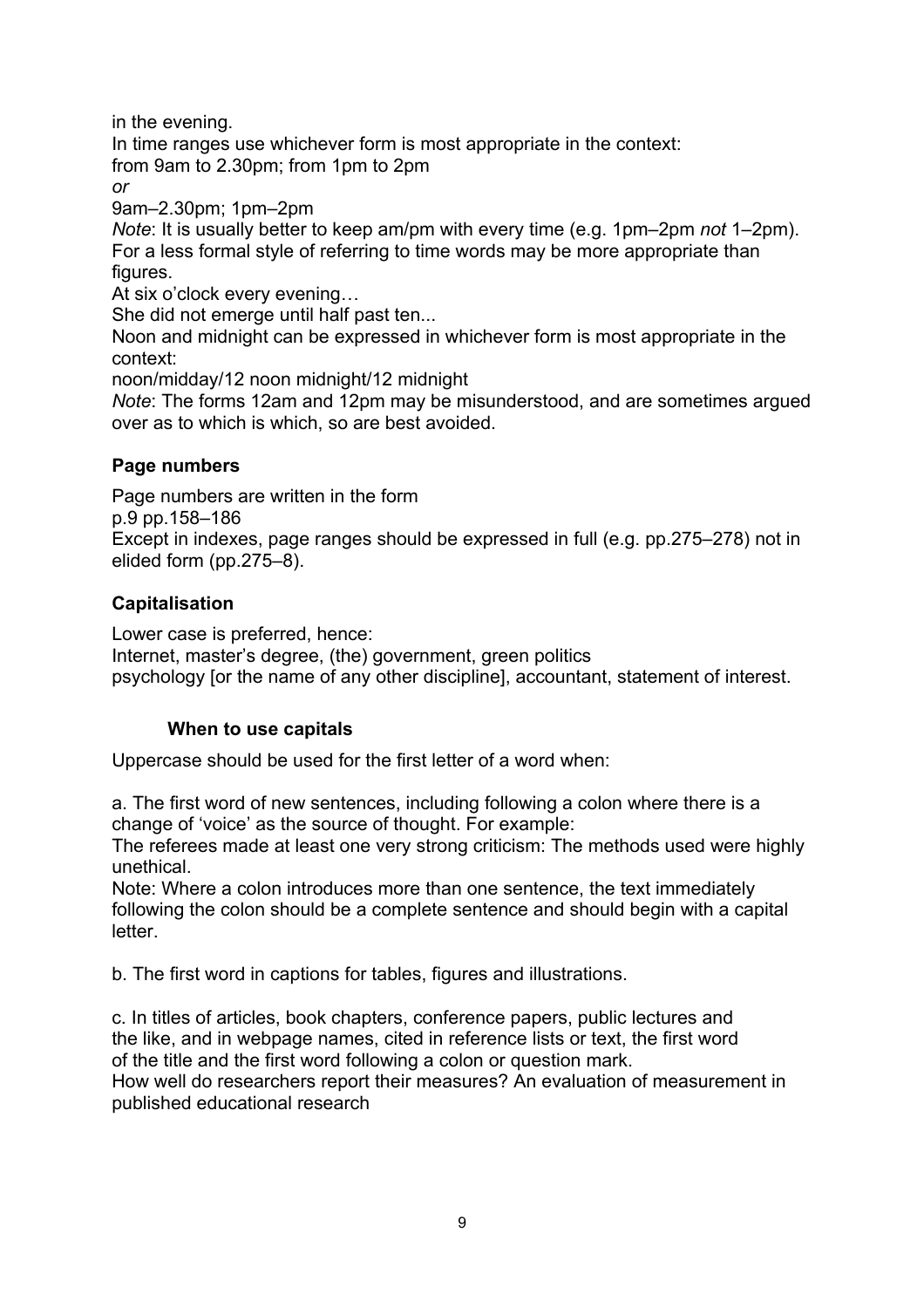d. Words following a colon, dash or question mark in:

• titles and subtitles of books and other publications, e.g., reports, factsheets, proceedings, monographs

The Evolution of the Mind [book]

The Future of the Psychological Sciences: Horizons and Opportunities for British Psychology [BPS working party report]

Careers in Psychology: A Graduate Guide to Psychology [BPS leaflet] l titles of journals and other periodicals

British Journal of Mathematical and Statistical Psychology

Science and Public Affairs

• titles of conferences, exhibitions, specific projects and programmes, lecture or debate series, awards and training courses

'Working with Families – Making It a Reality' (international conference) Third International Conference on Child and Adolescent Mental Health Human Factors Exhibition

Immersive Television Project

Award for Promoting Equality of Opportunity

Sometimes a quirky capitalisation may be followed (e.g. the 'creating SPARKS' festival).

Note: Conference themes and titles of conference presentations and symposia should have only the first word capitalised and will be enclosed in inverted commas (quotation marks) in text (e.g. The conference theme this year was 'Working together').

• job titles, ranks and offices when used in a formal sense as personal titles rather than as descriptions of function. For example,

compare Her appointment as Director of Research came two years after joining the company.

with We know that the director of research has many responsibilities…

• names of specific university departments, job titles and course titles

Dr F. Bloggs is Senior Lecturer in Social Psychology in the Department of Social Sciences, University of Anytown. He is coordinator of an offender profiling module of the MSc in Forensic Psychology course.

but when non-specific:

At many departments of psychology, senior lecturers like Dr Bloggs are delivering high quality teaching on forensic psychology courses.

• titles of radio and television programmes. But capitalise first word only of titles of editions in series (as for chapter titles in books) The recent Horizon broadcast 'Taming the problem child'…

e. Nouns followed by a number or character denoting a specific place in a series.

see Table 3 as can be seen in Figure 1 in the first experiment Group A was found to outperform Group B people with Type 2 diabetes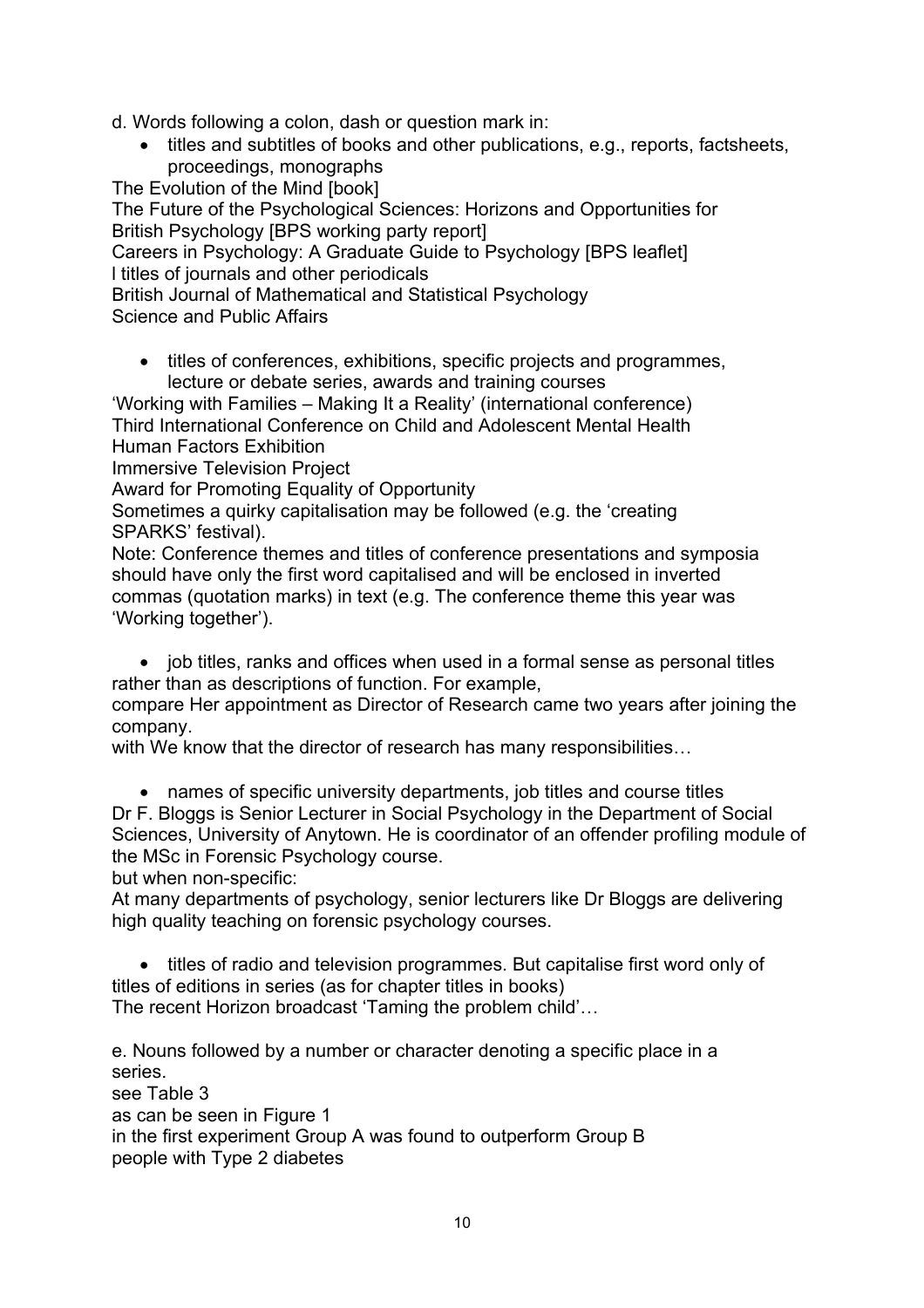But do not capitalise nouns (and their abbreviated forms) denoting standard parts of books or tables: chapter 2 (or ch. 2), column 3 (or col. 3)

f. Proper nouns and trade names. Proper nouns (and adjectives and other words derived from them) that acquire a common meaning are sometimes not capitalised. Oedipus complex, Freudian slip but narcissism, roman numeral, wellington boot

Care should be taken with proprietary names in common usage. It is safest to use a generic alternative. Examples with suggested alternatives: Band-Aid plaster Marmite yeast extract Barbour weatherproof coat Martini vermouth Biro ball-point pen Optic spirit dispenser Dictaphone dictation machine Plasticine modelling putty Fibreglass glass fibre Sellotape sticky tape Hoover vacuum cleaner

Note: It is unnecessary to use the ® or ™ symbol after a registered trade name.

g. Titles of specific tests, etc. (published and unpublished). Eysenck Personality Inventory Byrne Repression-Sensitization Scale General Health Questionnaire Psychopathy Checklist

Note: Constituent parts of tests are not capitalised (e.g. the well-being scale of Tellegen's Multidimensional Personality Questionnaire).

h. Names of sets of factors (the word factors is not capitalised). the Big Five personality factors Note: Individual factors are not capitalised.

### **When not to use capitals**

Use lower case for:

• Names of conditions or groups in an experiment.

Participants were assigned at random to interference and no-interference groups. but

Groups A and B

• Names of laws, theories, hypotheses, models, methods (apart from proper nouns in the name).

attribution theory, theory of planned behaviour, health behaviour model, Weber's law

• Names of syndromes, diseases (apart from proper nouns in the name). Down's syndrome, Alzheimer's disease, obsessive compulsive disorder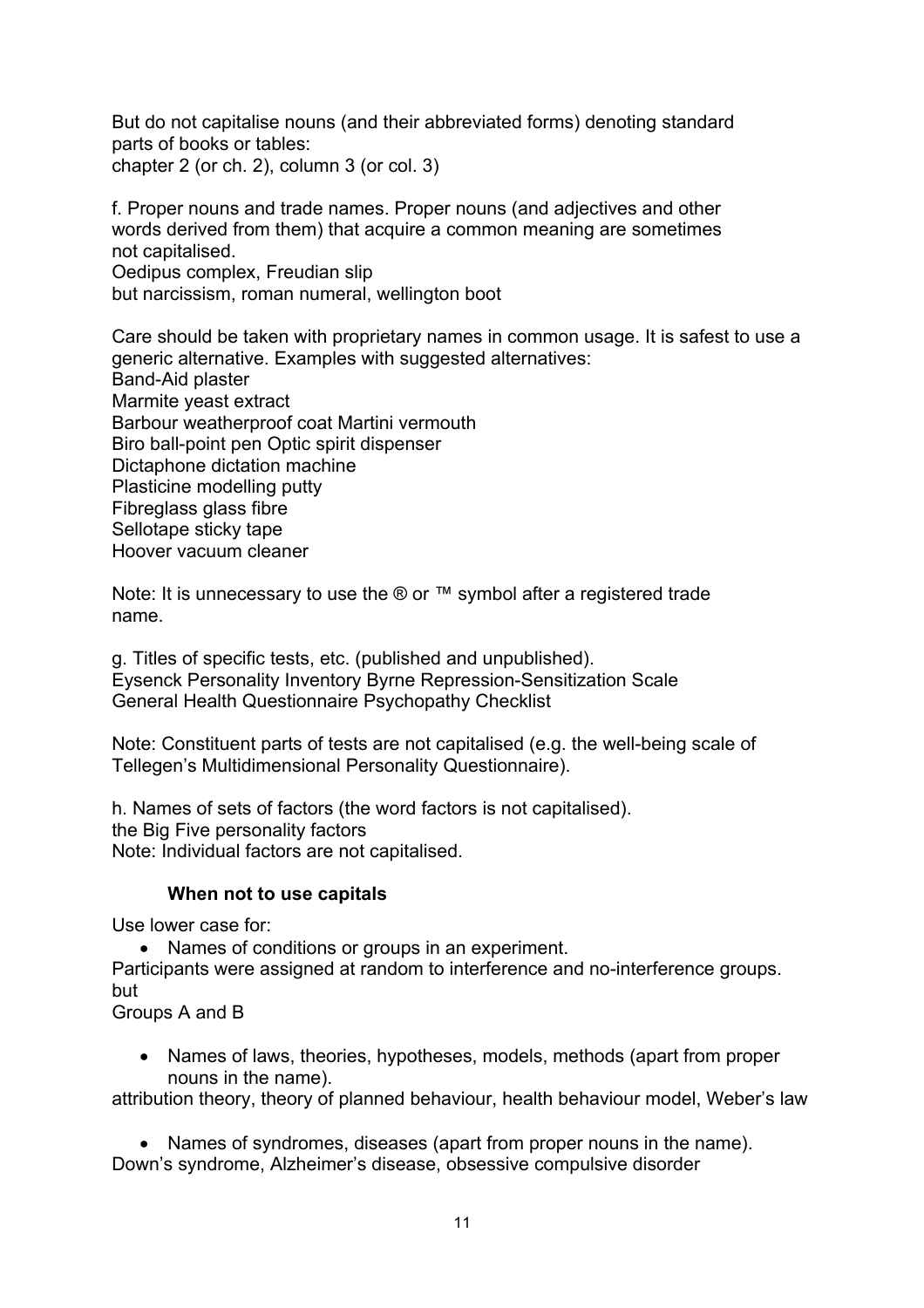• Names of effects and phenomena (apart from proper nouns in the name). Mozart effect, phi phenomenon

• Names of procedures and tasks.

positron emission tomography (PET) sustained attention to response task (SART)

• Names of seasons.

spring, summer, autumn, winter, fall

• Compass points.

north, east, south, west, southeast, north-northwest, except the North, the South East, etc. [referring to specific regions] Northern Ireland, the Far East, East Africa, etc. [geographical names with recognised status]

Western attitudes [i.e. the West as an economic, social or philosophical entity]

• Some German nouns (capitalised in German) that have naturalised into English. gestalt, zeitgeist

# **Words sometimes capitalised according to meaning**

Certain titles associated with academic bodies, such as the Society, Division, Section, Branch Council, Trustee, Special. Group, Chartered Psychologist

Member in formal contexts when distinguishing with other grades of membership

Honorary office titles may be capitalised in formal contexts. In general, lower case is Preferred:

president, chair, treasurer, honorary secretary

Certain words that are sometimes capitalised in specific instances, for example: The Admissions Committee meets three times a year. The committee [b], like other committees [a] in the organisation, comprises…

Or, when a word is simply standing for a shortened form of a full corporate name already given it may sometimes retain its initial capital. For example: The *Human Genetics Commission* report was released at the end of November. The *Commission* recommended…

Occasionally a title is virtually a person's proper name itself and the initial capital may be retained, for example: the Pope, the Queen, the President, the Prime Minister, the Foreign Secretary

This usage should be avoided when referring to people by ordinary job or honorary office titles:

the chief executive, the editor, the president, the chair, the honorary secretary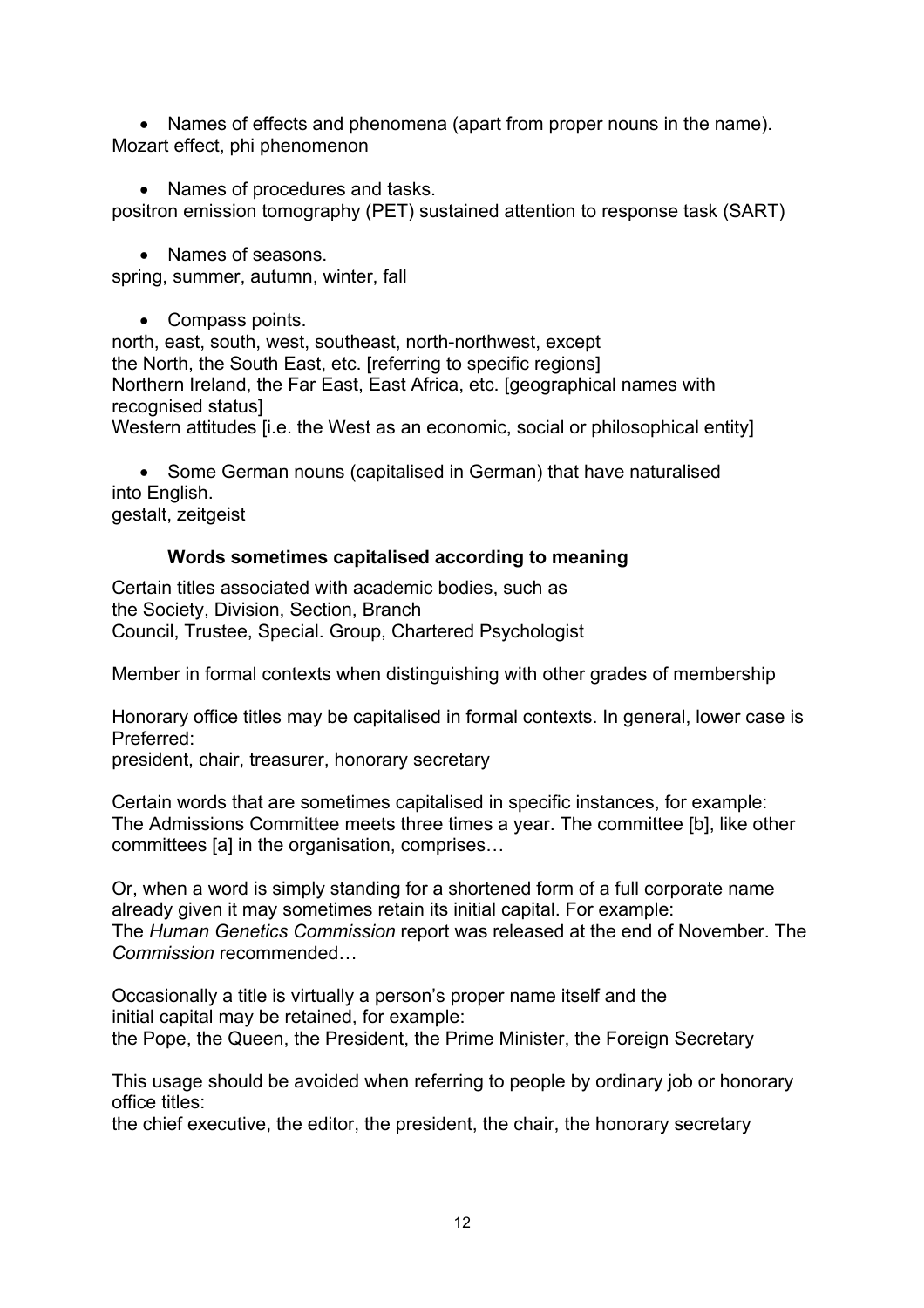### **When to use italics**

• Emphasising single words or short phrases (e.g., variable or scale names).

This technique should be used only sparingly. In general, the choice and

sequence of words should provide the necessary emphasis.

- Statistical terms (e.g., *mean*)
- Indicating a word used as a label:

Gender roles are also different from gender *stereotypes* or *norms*

• Foreign and Latin words and phrases:

*raison d'être in vitro ipso facto*

• Titles of books (including all non-periodical publications), journals (but not articles in journals), newspapers, magazines, and radio and television programmes:

*The Bell Curve The Meaning of Truth British Journal of Psychology*

### **Using abbreviations**

When abbreviations are used they should generally be spelt out on first appearance with their abbreviated forms following in parentheses: Recent studies have looked at the diagnosis of conduct disorder (CD)…

APA style is used with common abbreviations (e.g., and i.e.,) having a comma after the full stop

Their use is to make communication simple when: a) a term is more familiar in its abbreviated form; b) avoids repetition; and c) the term is so well known it does not need explanation, for example:

AGM ETA LSD Ofsted AIDS EU MEP PR AM FBI MLA UK BBC GP MP UN CV HIV MSP UNESCO DNA HMSO NATO UNICEF DSM IQ NHS US EC ITV OED USA

### **Latin abbreviations**

Certain standard abbreviations of Latin words and phrases are best used only within parentheses; outside parentheses the equivalent should be used instead.

cf. (compare) etc. (and so on)

e.g., (for example, for instance) i.e., (that is) – note the comma after the abbreviation viz. (namely)

The abbreviation vs. for versus may also be used in running text: Students discussed the nature vs. nurture debate…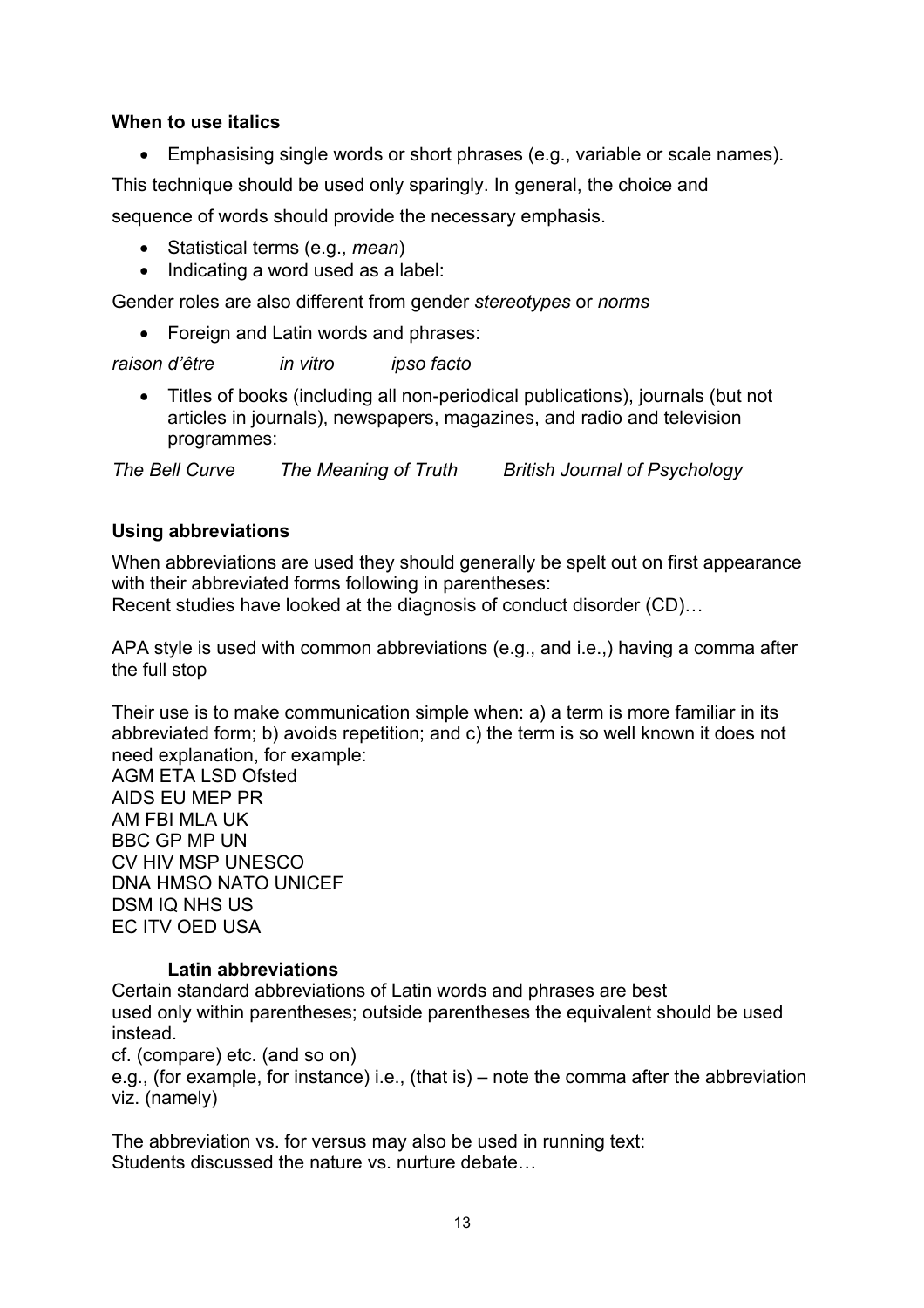# **Submitting Tables and Figures**

It is best to embed Tables and Figures within the text; and to also send these as separate files (along with author photographs).

### **Excel for Tables and Figures with titles that correspond to the text**

Submit your Tables and Figures in a separate Excel file. When producing the Excel files use the same title headings as in the text, ensure numbers are written with fullstops and not commas. Numbers should read to two decimal places, unless there is important detail of significance that requires a third decimal place.

#### **Figures as pictures**

Figures can also be submitted as pictures. Please offer pictures or vector graphics as separate j-peg, .tiff, .pdf, .eps, .png, or .svg files. Please make sure that pictures are at least 300 dpi, but 600 dpi is preferred. Also .svg files are preferred.

Tables and Figures are numbered sequentially and the brief title will appear at the top of the Table or Figure - these will appear as:

Table 1 A summary of variables

Figure 1 Research design

**Footnotes are not** used but if additional material is essential it can be added as a note to a Table or as a note end of the written material, and before the references.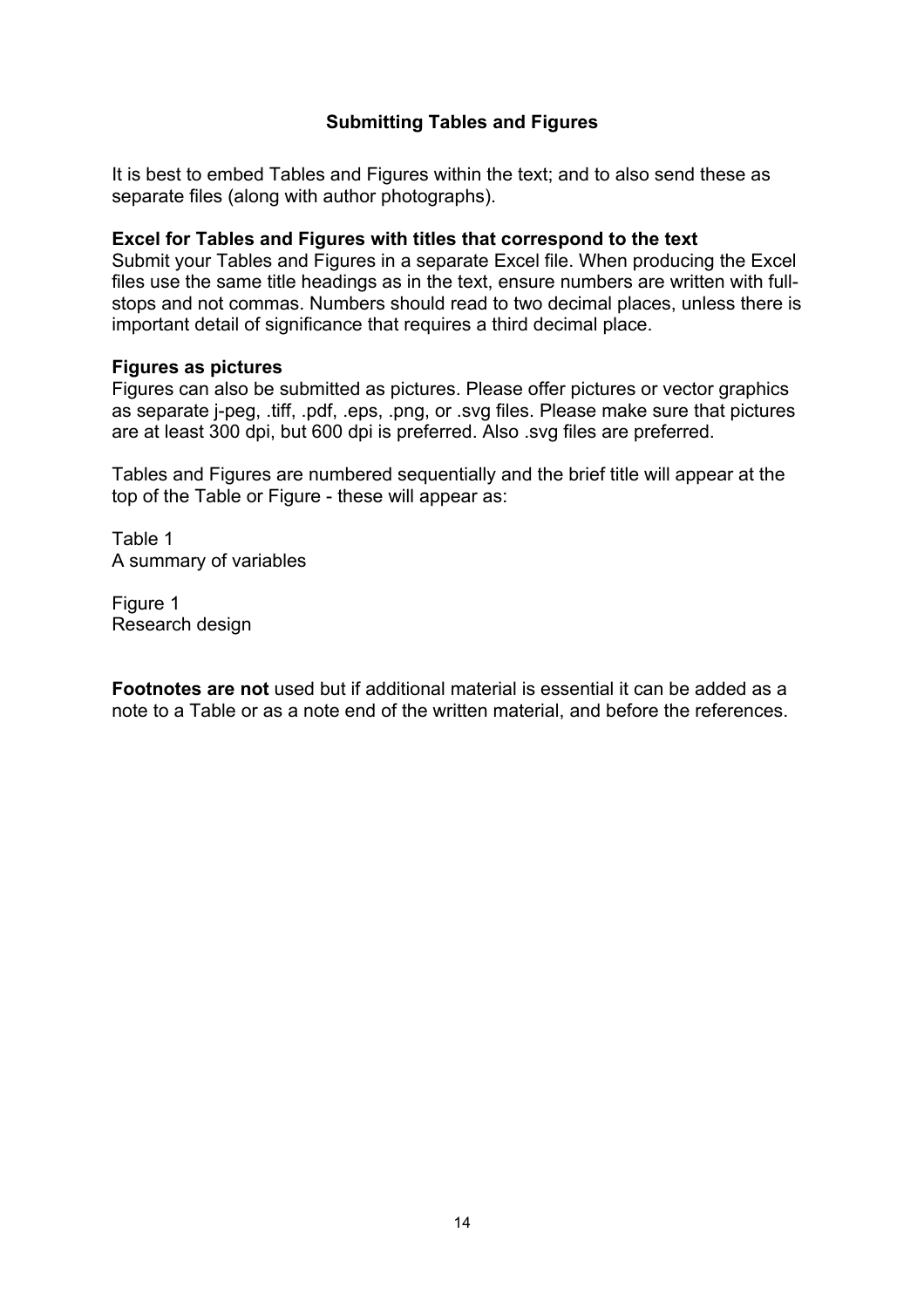## **Referencing guidelines**

References acknowledge the work of previous scholars and how to locate their work. References do not need to be comprehensive but must support the need for your work and the context of previous work in this area.

# **Citing references in the text of the paper**

Cite the work of those whose ideas, theories, or research have directly influenced your work; and offer critical definitions and data. By citing an article this implies that you have personally read the work and you should aim to cite one or two of the most representative sources for each key point.

In the text use the author-date citation system used in brackets after each key point (e.g., Carter, 2018; Rus, 2019). Note when there are several authors no additional comma is used in the list before and (e.g., Carter, Rus and Roth). Citations should be in alphabetical order. This identifies key sources for readers and enables them to locate information in the alphabetical reference list at the end of the article. Each reference cited in text must appear in the reference list, and each entry in the reference list must be cited in text.

The names of groups that serve as authors (e.g., corporations, associations, government agencies, and study groups) are usually spelled out each time they appear in a text. But, if the name is long, like the British Psychological Society, and has a recognised abbreviation, BPS, offer this on the first reference and then continue to use the abbreviation. For example, guidelines for the use of Assessment Centres are provided by the British Psychological Society (BPS).

Publications by groups of authors are referred to in full when they are first described; and then as et al., on subsequent listing. The exception is if there are six or more authors they are referred to in the text as et al., on the first mention, but are listed fully in the reference list.

Publications by the same authors, in the same years are listed using a, b, c after the reference, for example Carter et al., 2018a, 2018b.

### **Citing references in the Reference List**

References will appear in alphabetical order in the parenthetical text citations and in the Reference list. All references mentioned in the text should be included in the reference list. References should appear as Arial 11 font, .3 after and hanging 1.27. Do not split a reference over a page.

### **Alphabetising names**

Arrange references in alphabetical order by the surname of the first author followed by initials of the author's given name.

Alphabetise letter by letter. When alphabetising surnames, remember that "nothing precedes something": e.g. Brown, J. R., precedes Browning, A. R.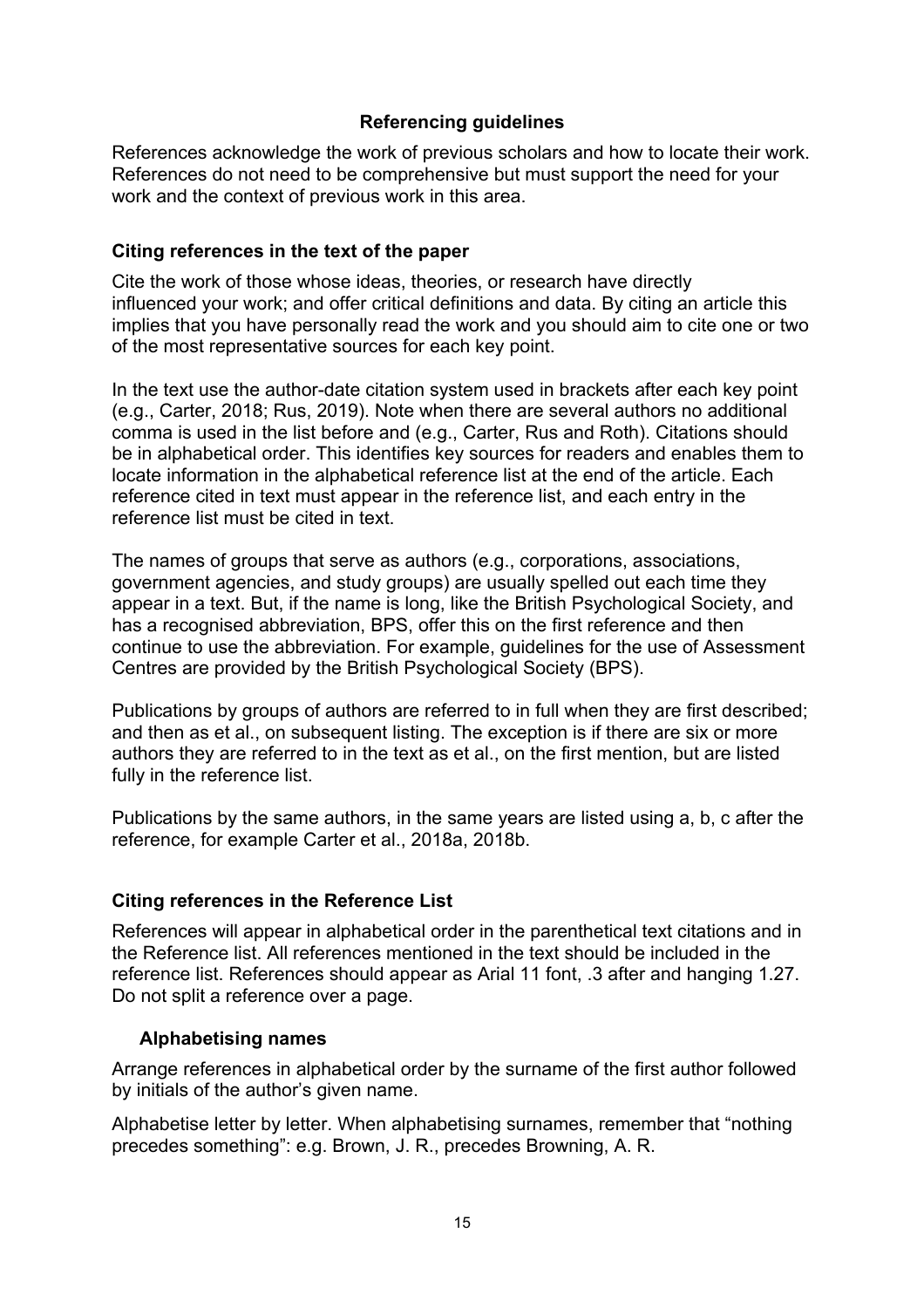# **Order of several works by the same first author**

When ordering several works by the same first author, give the author's name in the first and all subsequent references, and use the following rules to arrange the entries:

- One-author entries by the same author are arranged by year of publication, the earliest first:
	- o Brown, J. R. (2003)
	- o Brown, J. R. (2009)
- One-author entries precede multiple-author entries beginning with the same surname (even if the multiple-author work was published earlier):
	- o Adams, G. (2002)
	- o Adams, G., & Evans, L. (1997)
- References with the same first author and different second or third authors are arranged alphabetically by the surname of the second author or, if the second author is the same, the surname of the third author, and so on:
	- o Hay, G., & Dvorak, S. A. (2005)
	- o Hay, G., & Fisher, G. (2003)
	- o Hay, G., Siu, S., & Vogel, A. (2009)
	- o Hay, G., Wayne, R., & Zacher, A. (2019)
- References with the same authors in the same order are arranged by year of publication, the earliest first:
	- $\circ$  Cane, J. R., & Wright, H. (2003)
	- o Cane, J. R., & Wright, H. (2005).

# **Providing publication data for electronic sources**

Include the same elements in the same order as you would for a paper source and add as much electronic retrieval information as needed for others to locate the sources you cited.

- Digital Object Identifiers (DOIs) provide a means of persistent identification for sources. A DOI is a unique alphanumeric string assigned by a registration agency to identify content and provide a persistent link to its location on the internet. All DOI numbers begin with a 10. The DOI is typically located on the first page of the electronic journal article. It can also be found on the database landing page for the article. We recommend that when DOIs are available, you include them for both print and electronic sources.
	- o Use this format for the DOI in references: doi:xx.xxxxxxxxxx
	- o When a DOI is used, no further retrieval information is needed to identify or locate the content.
- If no DOI has been assigned to the content, provide the home page URL of the journal or of the book or report publisher.
	- o Use this format: Retrieved from http://www.xxxxxxxx
	- o Do not insert a hyphen if you need to break a URL across lines
	- o Do not add a period after the URL. This is not a style issue but a retrieval issue.
	- $\circ$  Do not include retrieval dates unless the source material may change over time (e.g., Wikis).
- For electronic versions based on a print source (e.g., a PDF), give inclusive page numbers for the article cited.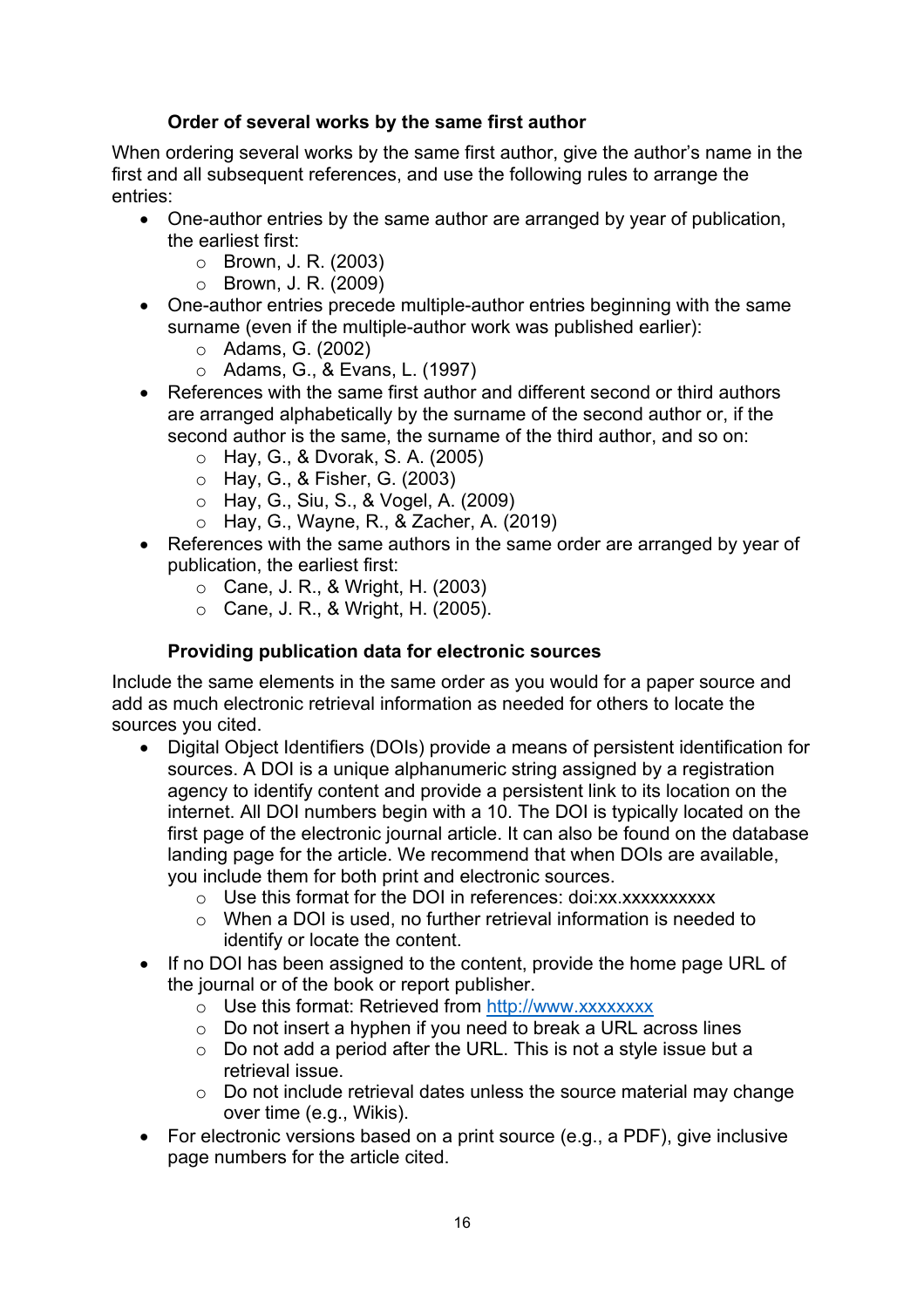# **How to cite periodicals**

Periodicals include items published on a regular basis such as journals, magazines, newspapers, and newsletters.

#### *Structure*

Author, A. A., Author B. B., & Author C. C. (year). Title of article. *Title of Periodical, xx*, pp-pp. doi:xx.xxxxxxxxxx

Reference lists can look very dense, so separate entries by .3pt

#### *Examples*

Journal article with DOI:

Georgesen, J., & Harris, M. J. (2006). Holding onto power: Effects of powerholders' positional instability and expectancies on interactions with subordinates. *European Journal of Social Psychology, 36*(4), 451-468. doi: 10.1002/ejsp.352

Journal article without DOI (when DOI is not assigned):

Silick, T. J., & Schutte, N. S. (2006). Emotional intelligence and self-esteem mediate between perceived early parental love and adult happiness. *E-Journal of Applied Psychology, 2*(2), 38-48. Retrieved from http://ojs.lib.swin.edu.au/index.php/ejap

*Notes*

- $\circ$  Include the issue number if the journal is paginated by issue;
- o If there is no DOI assigned and the reference was retrieved online, give the URL of the journal home page;
- o No retrieval date is needed.

o

Journal article with DOI, advance online publication:

Von Ledebur, S. C. (2007). Optimizing knowledge transfer by new employees in companies. *Knowledge Management Research & Practice*. Advance online publication. doi: 10.1057/palgrave.kmrp.850014

### **Magazine articles**

Chamberlin, J., Novotney, A., Packard, E., & Price, M. (2008, May). Enhancing worker well-being: Occupational health psychologists convene to share their research on work, stress, and health. *Monitor on Psychology, 39*(5), 26-29.

### *Online magazine article*

Clay, R. (2008, June). Science vs. ideology: Psychologists fights back about the misuse of research. *Monitor on Psychology, 39*(6). Retrieved from http://www.apa.org/monitor/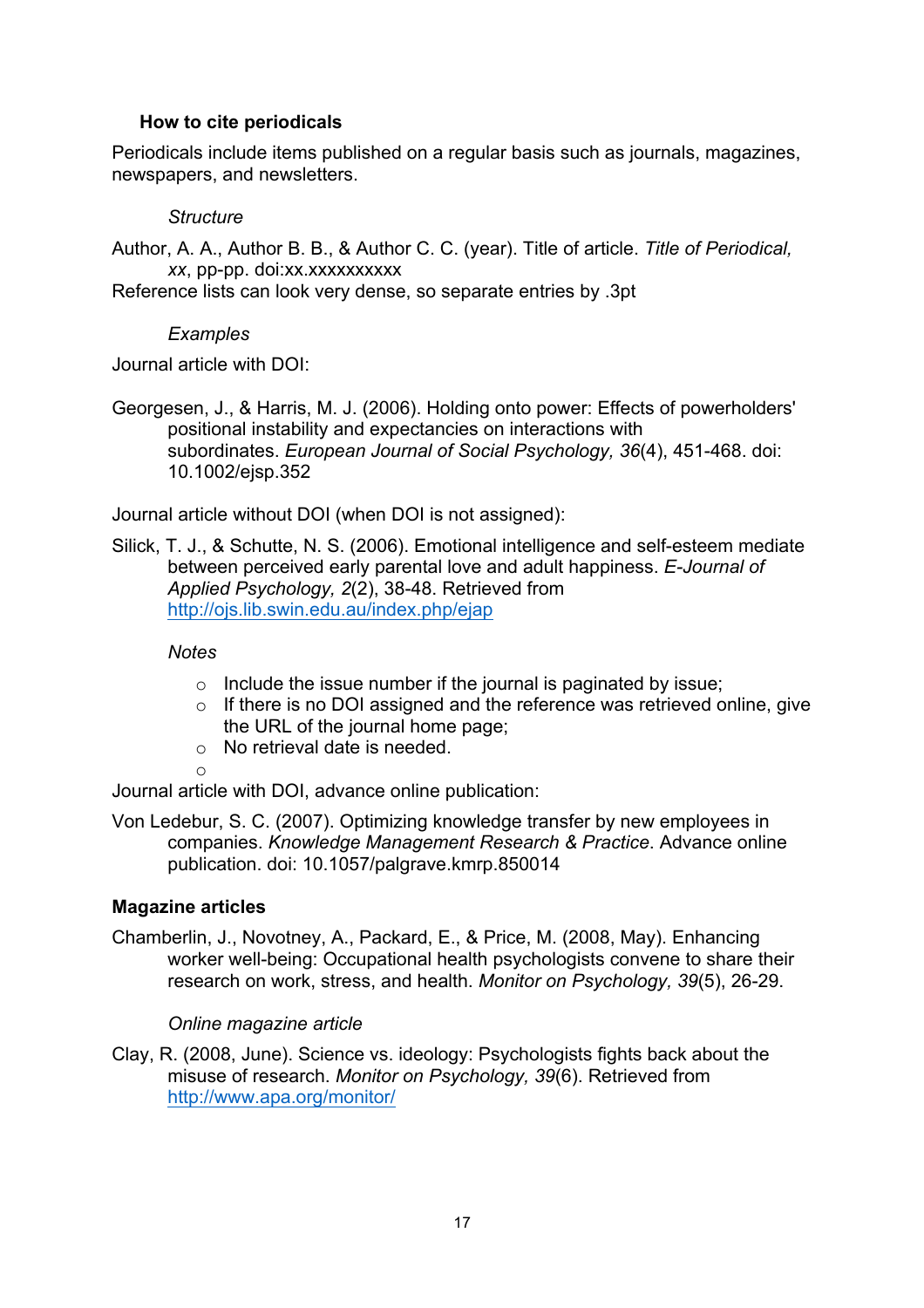#### *Online newspaper article*

Fisher, J. (2015, June 2). Aung San Suu Kyi: Where are you? *BBC News*. Retrieved from http://www.bbc.com/news/

#### **Special issues**

Haney, C., & Wiener, R. L. (Eds.). (2004). Capital punishment in the United States [Special Issue]. *Psychology, Policy, and Law, 10*(4).

#### **How to cite books and a book chapter**

#### **Structure for entire book**

Author, A. (Year of publication). *Title of work*. Publisher City, State: Publisher. Author, A. (Year of publication). *Title of work*. Retrieved from http://www.xxxxxx Author, A. (Year of publication). *Title of work*. doi:xxxxxxxxx Editor, A. (Ed.). (Year of publication). *Title of work*. Publisher City, State: Publisher.

#### **Structure for book chapters**

Author, A. A., & Author, B. B. (Year of publication). Title of chapter or entry. In A. Editor, B. Editor, & C. Editor (Eds.), *Title of book* (pp. xxx-xxx). Location: Publisher.

Author, A. A., & Author, B. B. (Year of publication). Title of chapter or entry. In A. Editor, B. Editor, & C. Editor (Eds.), *Title of book* (pp. xxx-xxx). Retrieved from http://www.xxxxxx

Author, A. A., & Author, B. B. (Year of publication). Title of chapter or entry. In A. Editor, B. Editor, & C. Editor (Eds.), *Title of book* (pp. xxx-xxx). doi:xxxxxxxxx

#### **Examples**

*Entire book, print version* Finney, J. (1970). *Time and again*. New York, NY: Simon and Schuster.

*Electronic version of print book*

Eggers, D. (2008). *The circle* [Kindle Version]. Retrieved from http://www.amazon.com/

*Electronic-only book*

Eggers, D. (2008). *The field*. Retrieved from http://www.amazon.com/

#### *Book chapter, print version*

Roberts, G. C. (2012). Motivation in sport and exercise from an achievement goal theory perspective: After 30 years, where are we? In G. C. Roberts & D. Treasure (Eds.), *Advances in Motivation in Sport and Exercise* (Vol. 3, pp. 5– 58). Champaign, IL: Human Kinetics.